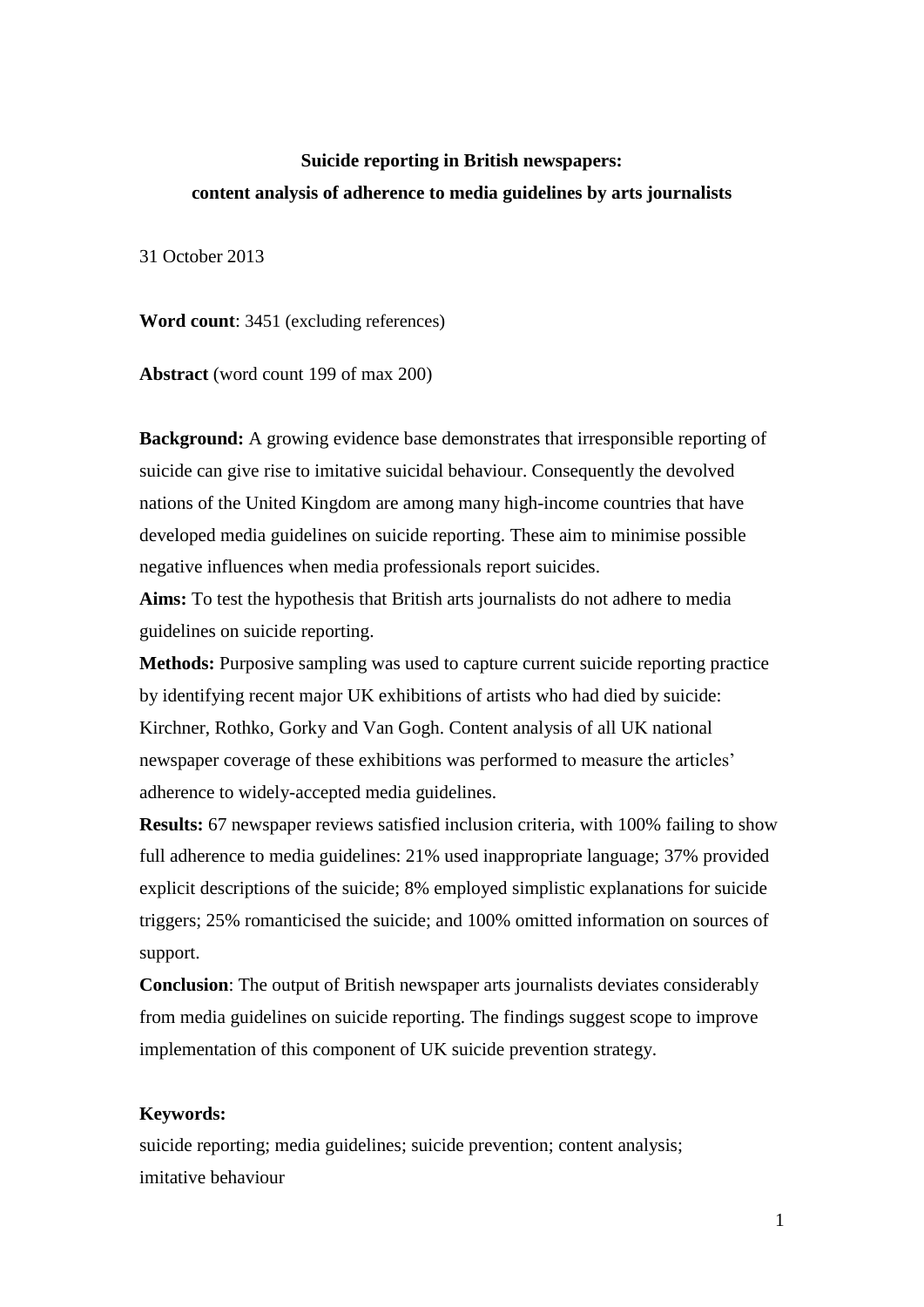#### **Conflicts of interest**: None

#### **Ethical approval**: Not required

**Contributorship statement**: The corresponding author formulated the research question, searched the archives, coded all articles, and drafted the manuscript. The second author contributed to the theoretical approach for the study, independently coded all articles, and revised successive versions of the manuscript.

**Funding**: This research received no specific funding but the corresponding author is supported by a MRC Fellowship.

## **INTRODUCTION**

The World Health Organization argues that the majority of the estimated 900,000 suicide deaths annually worldwide are preventable through community and nationallevel programs (1). Although the strongest evidence-based approach to suicide prevention lies in means restriction (2), there is a parallel role for the promotion of responsible reporting and portrayal of suicide in the media (3-5). This is founded on a mixed body of evidence that media portrayals of suicide can have imitative effects on suicidal behaviour and completed suicide (6;7) through a process of social modelling (8).

The media's influence on suicidal behaviour appears to be stronger in relation to newspaper reports (6), non-fictional accounts (9), dramatic or unusual circumstances (10), the volume of coverage (5), and celebrity suicides (11-16), particularly among same-gendered younger people using the same method (11;12). A quantitative review of the effects of reporting non-fictional suicides found that although the majority of suicide reports (64.2%) showed no imitative effect, reports on the suicides of entertainment and political celebrities were associated with a five-fold excess risk of imitative effects (16). This suggests a role for media guidelines, particularly in the reporting of celebrity suicides.

On the basis of this mixed evidence for the effectiveness of media guidelines (3-5;17) a number of suicide prevention strategies, including those for Australia (18), the US (19), and each UK nation (20-23), promulgate this population approach alongside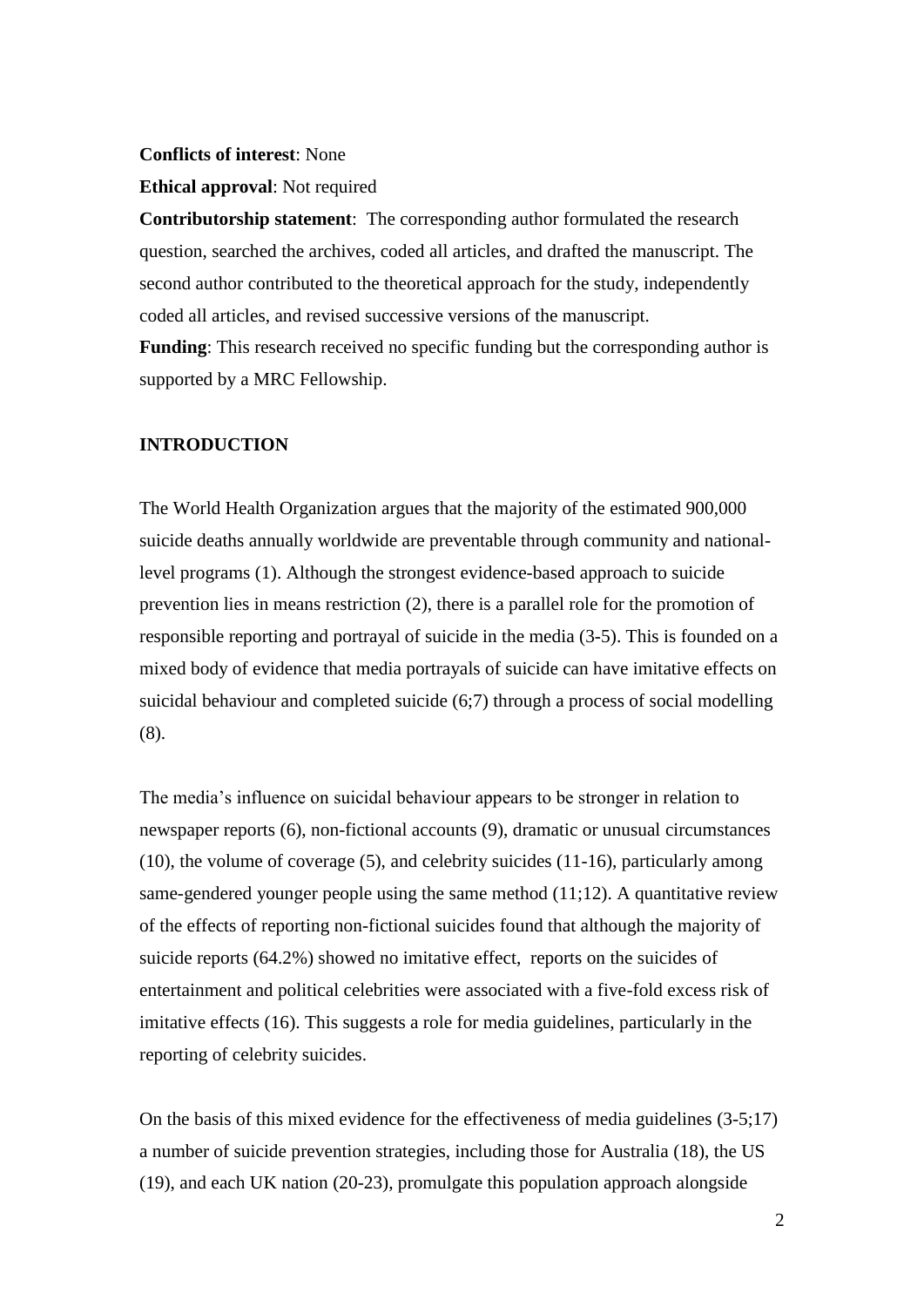targeted interventions. The strategies promote media guidelines as a means of improving reporting, with a number of broadly similar national (24-27) and international versions (28) available. They advise on preferred language and reporting styles, applied to a wide variety of print and broadcast media.

Guideline publication is no guarantee of journalists' adherence, particularly given that many guidelines were developed without the involvement of journalists (27). Poor compliance with guidelines has been observed in US (29) and Chinese (30) newspapers, but no formal evaluations of British press compliance have yet been conducted. This is a concern given the burden of suicide amongst young men and women in many parts of the world (31), and the suggestion that young people may be particularly susceptible to the effects of irresponsible suicide reporting (6). There is a clear need to evaluate progress in implementing initiatives aimed at improving suicide reporting, and to identify areas where further work is required.

Our aim in this study was to evaluate implementation of UK suicide prevention strategy in relation to media influences, introduced since 2002 (22;23;32;33). We assessed British national newspapers' compliance with media guidelines by focussing on some of its least monitored content: articles written by arts journalists. This is an area of journalism in which the suicides of celebrities may be reported and disseminated widely, but where messages about sensitive reporting of suicide may not have penetrated beyond core news teams. Given the growth in media content, media surveillance organisations are likely to lack the resources to monitor non-news output. These factors would increase the risk of exposure to potentially harmful material. No previous studies have assessed adherence to media guidelines among arts journalists, the risk factor profile of their audience, or indeed the specific impact of their reporting of suicide on suicidal behaviour. The hypothesis tested was that British arts journalists do not adhere to media guidelines on the reporting of suicide.

#### **METHOD**

#### **Selection criteria**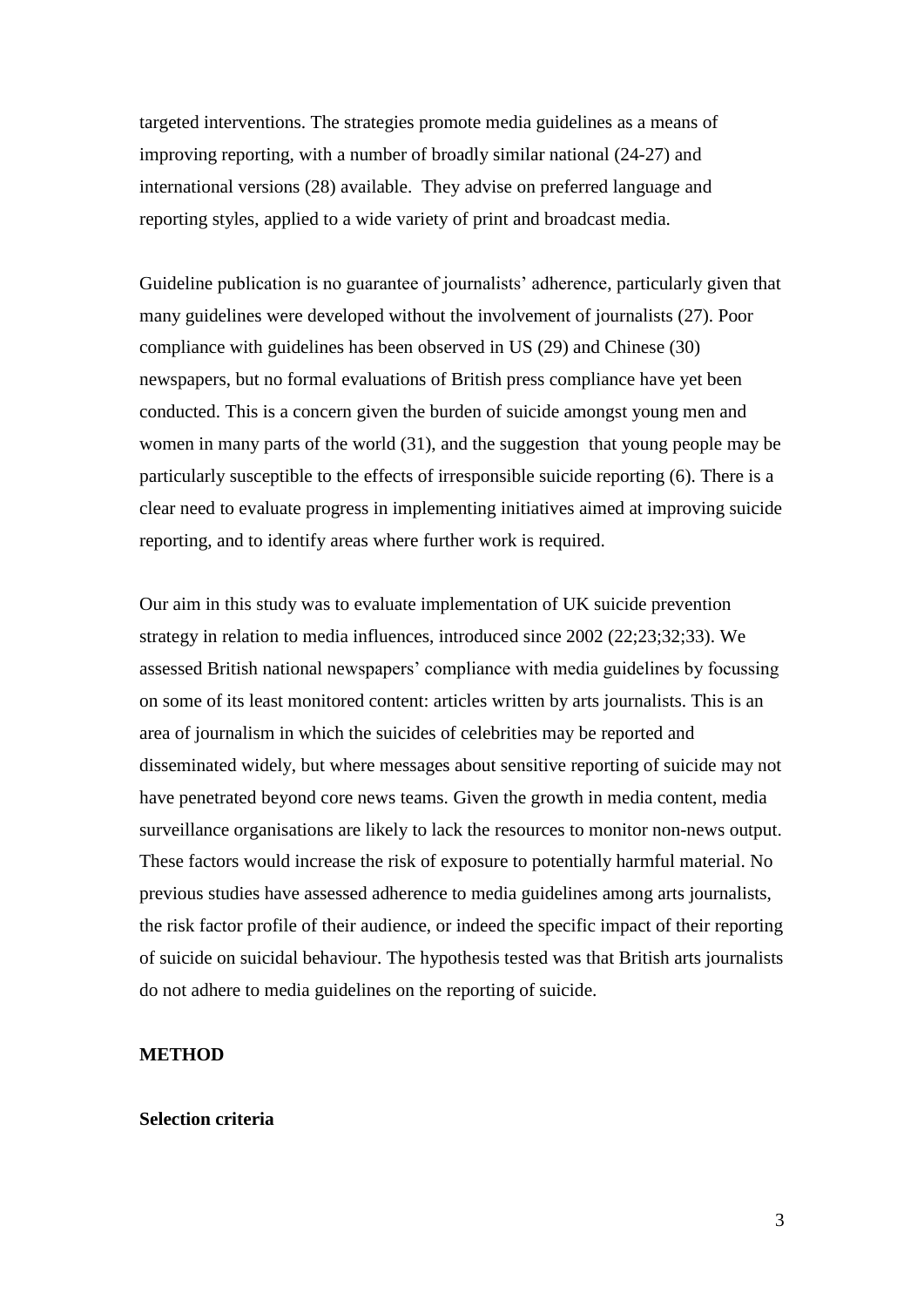Purposive sampling was used to identify recent nationwide arts media coverage of artists who had died by suicide. This targeted major UK solo exhibitions of any postnineteenth century artist who had died by suicide. Although the deaths had occurred historically, the time period of interest was the decade prior to data collection, reflecting recent journalistic practice. These criteria identified four exhibitions:

- Ernst Ludwig Kirchner (1880–1938): Royal Academy, London (28/6/03 21/9/03)
- Mark Rothko (1903–1970): Tate Modern, London (26/9/08  $1/2/09$ )
- Arshile Gorky (c.1902-1948): Tate Modern, London  $(10/2/10 3/5/10)$
- Vincent Van Gogh (1853-1890): Royal Academy, London  $(23/1/10 18/4/10)$

The comprehensive press-cutting archives of two major UK galleries (the Royal Academy and Tate) were hand-searched to identify all British national newspaper articles which related directly and specifically to each of the four exhibitions. Internet searches were used to check that no articles were missing from the archives. Inclusion criteria defined eligible articles as those which had been published within a year preceding or following the exhibition, and which specifically mentioned the artist's death. This sampling method identified articles located in national newspapers' Arts sections, News sections, and Features sections. All were included given the practice of arts journalists contributing to other newspaper sections.

### **Analysis**

Content analysis, a technique well-established in the study of media messages (34) was used to analyse the full text of articles satisfying inclusion criteria. A content analysis abstraction or coding form was created, synthesising three independentlyproduced sets of media guidelines issued by well-established UK organisations: The MediaWise Trust (24), Samaritans (25), and the Press Complaints Commission (PCC) (26) (see **Box 1**). Each article was independently coded Yes/No by two researchers (the authors), according to whether each guideline was transgressed. This benchmark was a pragmatic choice, given the wide acceptance of these guidelines in the UK and the assumption that newspaper journalists would be familiar with at least one of them.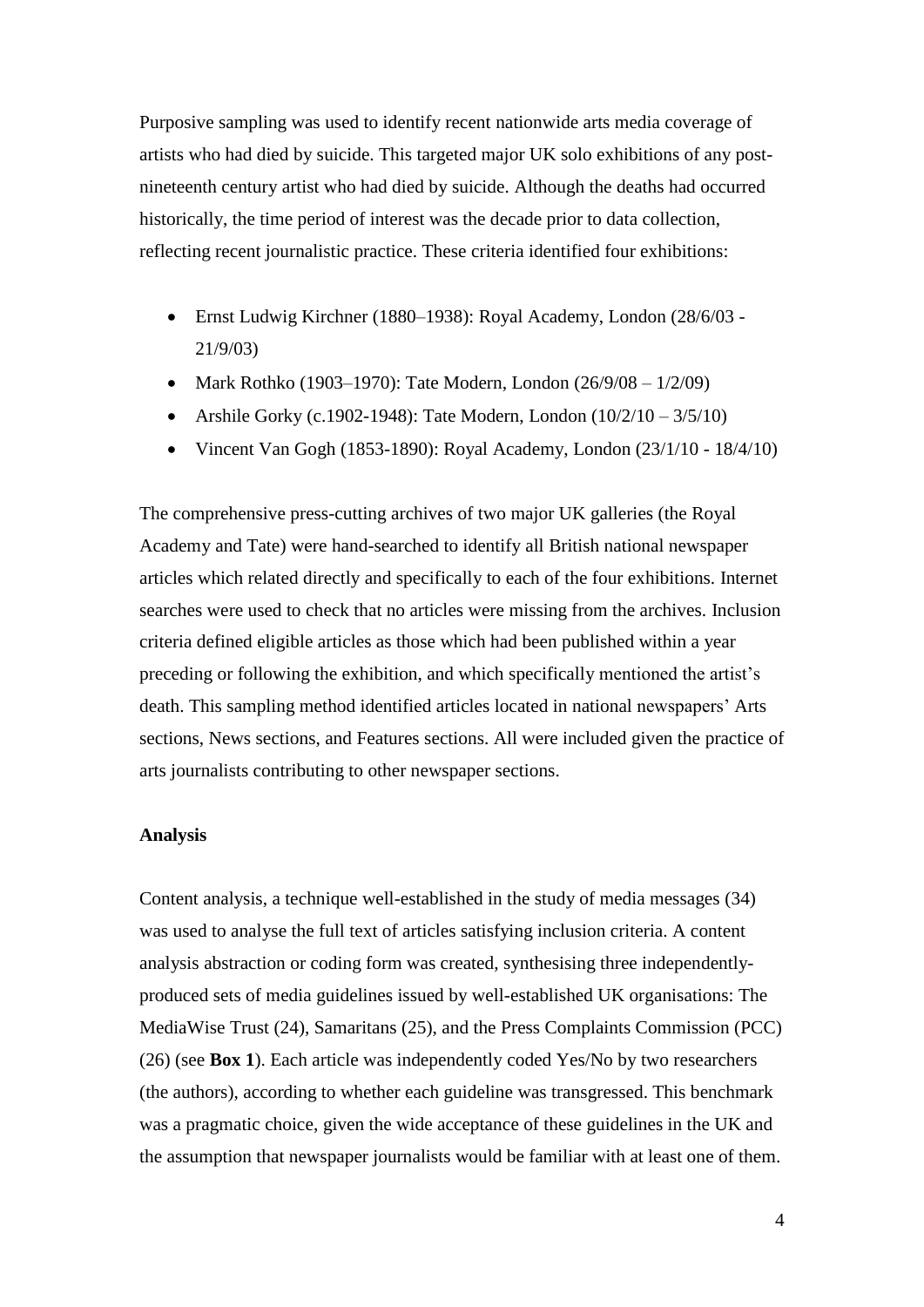Qualitative content analysis was used to identify which media guidelines had been transgressed. Quantitative content analysis was used to derive frequency counts for the number of articles transgressing each media guideline.

# **Box 1 here**

## **RESULTS**

We identified 67 articles satisfying inclusion criteria. These had been published in 14 newspaper titles, spanning a broad political spectrum: the Financial Times, Guardian, Observer, The Independent, The Independent on Sunday, The Times, The Sunday Times, Daily Telegraph, Sunday Telegraph, Morning Star, Daily Mail, Mail on Sunday, Daily Express, and Sunday Express. The majority of articles (49 (73%)) were Arts reviews located in the newspapers' Arts sections, while 11 (16%) were Features (Comment, Opinion, Profile, Gardens, Diary) located in the newspapers' Features sections, and 7 (10%) were News articles (reporting a newsworthy aspect of the exhibition) located in the newspapers' News sections. Relevant citations and extracts from all articles included in the analysis are available on request from the authors.

Qualitative content analysis identified 7 media guidelines that had been breached by any of the included articles, which were assimilated into 5 codes:

- Use of inappropriate language (including the phrases "to commit suicide"; "a successful suicide")
- Explicit descriptions of the suicidal act (including suicide method, and quotations from suicide notes)
- Providing a simplistic explanation for the triggers for suicide
- Romanticising or glorifying the suicide
- Omitting to provide sources of support for people affected by suicide

Quantitative content analysis showed that all 67 articles (100%) had breached at least one of these 5 media guidelines, with all 67 omitting to provide details of support available. Where an article transgressed a specific guideline more than once it was counted in that category only once. Inter-rater agreement was high, with a kappa value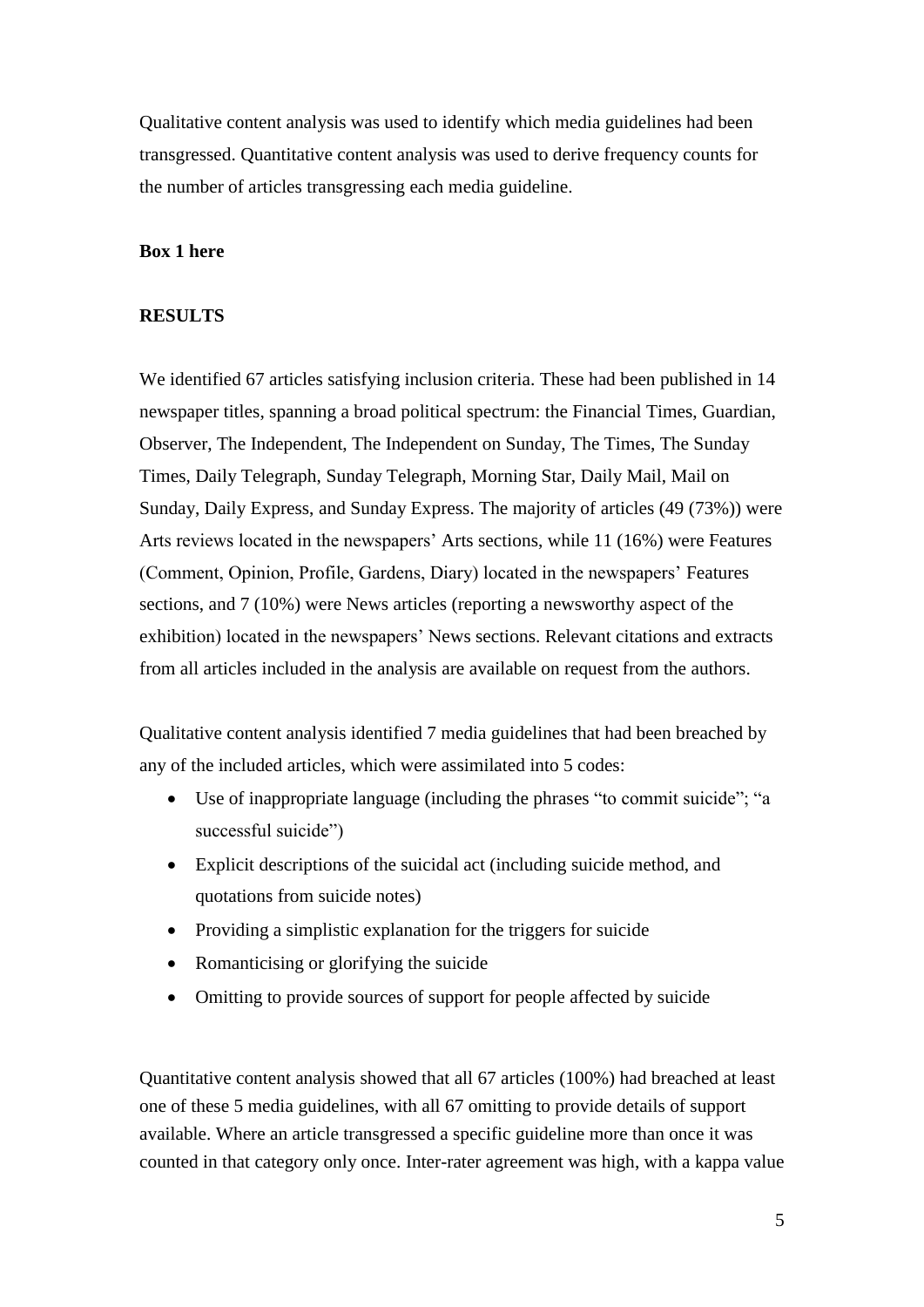of 0.99. The sole coding disagreement (out of 335) was referred to a third independent researcher (HL) who analysed this blinded to the codes assigned by (the authors) to achieve a simple majority consensus.

A breakdown of frequency counts by artist and guideline type is provided in Table 1.

## **Table 1 here**

## **Inappropriate language**

Of the 14 (21%) articles using language that had been explicitly advised against in media guidelines (such as 'to commit suicide' or 'a successful suicide attempt'), 14 articles used the term 'to commit suicide', including one which used the phrase "before successfully committing suicide". The majority of these articles (10 (71%)) were located in the Arts pages of those newspapers, with 2 (14%) in News sections and 2 (14%) in Features sections. Quotes are given in Box 2.

#### **Box 2 here**

#### **Explicit content**

Of the 25 (37%) articles providing explicit accounts of the artist's suicide, 22 described the method used (88%) and 4 (16%) indicated the contents of the suicide note (including 1 article which described both). The majority (19 (76%)) of these 25 articles were located in the Arts pages of those newspapers, with 2 (8%) in News sections and 4 (16%) in Features sections. Quotes are given in Box 2.

#### **Providing a simplistic explanation for the suicide**

Qualitative content analysis identified 5 (8%) articles which provided a simplistic explanation for the suicide, by suggesting that it had occurred as a result of a single factor or trigger. Samaritans guidelines specifically warn against presenting suicide as a natural, understandable or acceptable response to a problem or situation (25;35). One article included the unchallenged suggestion that Van Gogh had chosen suicide because he feared his allowance would shortly cease. Several articles suggested that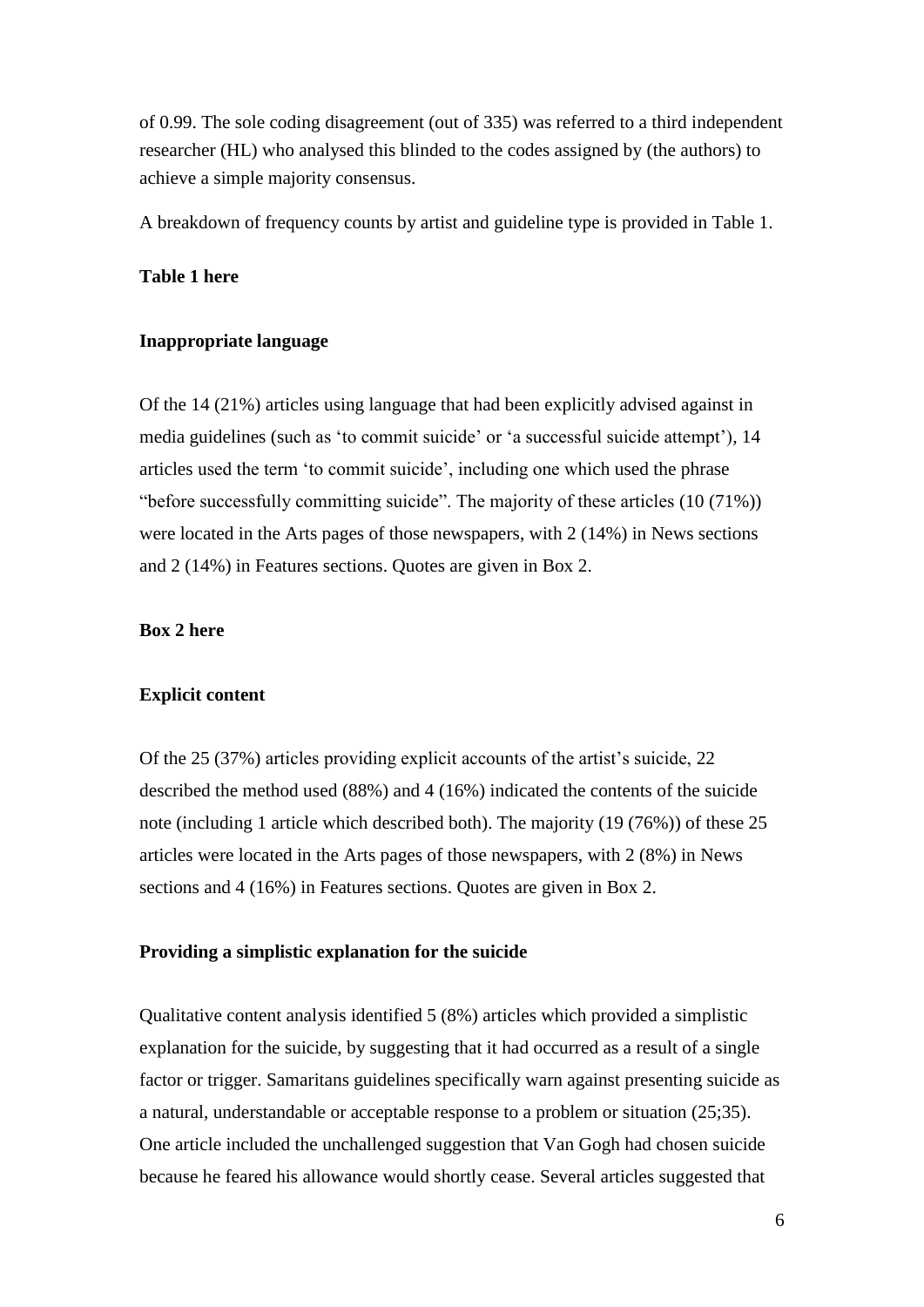Kirchner had killed himself because the Nazis had labelled his work 'degenerate art'. These articles failed to explore the variety of risk factors influencing suicide risk in each artist, most notably their severe and enduring mental health problems. The majority of these articles (4 (80%)) were located in the Arts pages of those newspapers, with 1 (20%) in a Features section. Quotes are given in Box 2.

As an extension to this analysis we expanded the content analysis abstraction form to include a frequency count of articles which had described the suicide in the context of a series of psychological stressors against a background of mental illness. Such articles would appear to have adhered more proactively to the guideline encouraging journalists to avoid simplistic explanations and to acknowledge instead the complexities of suicidal behaviour (see **Box 1**). We found 22 (33%) examples of this approach, with frequencies shown in Table 2. The majority of these articles (20 (90%)) were located in the Arts sections of the newspapers, with 2 (10%) found in Features sections. Quotes are not given because it was the article as a whole that was evaluated for its consideration of contextual factors.

#### **Romanticisation of the suicide**

Qualitative content analysis identified 17 (25%) articles which had romanticised the suicide or glorified it by implying an honouring of the suicidal behaviour. Several of these implied that suicide was the 'only way out' for a 'real artist' to choose. The suicide of an artist was portrayed as having elevated them to the status of a 'modern martyr' or a 'tragic and self-destructive hero', in which 'suicide made the myth as much as completed (the) art'. The majority of such articles (16 (94%)) were located in the Arts sections of those newspapers, with 1 (6%) in a Features sections. Quotes are provided in Box 2.

## **Omitting to provide sources of support**

No articles provided information on sources of support for readers affected by the issue of suicide. On this basis every one of the 67 (100%) articles had breached media guidelines on reporting suicide.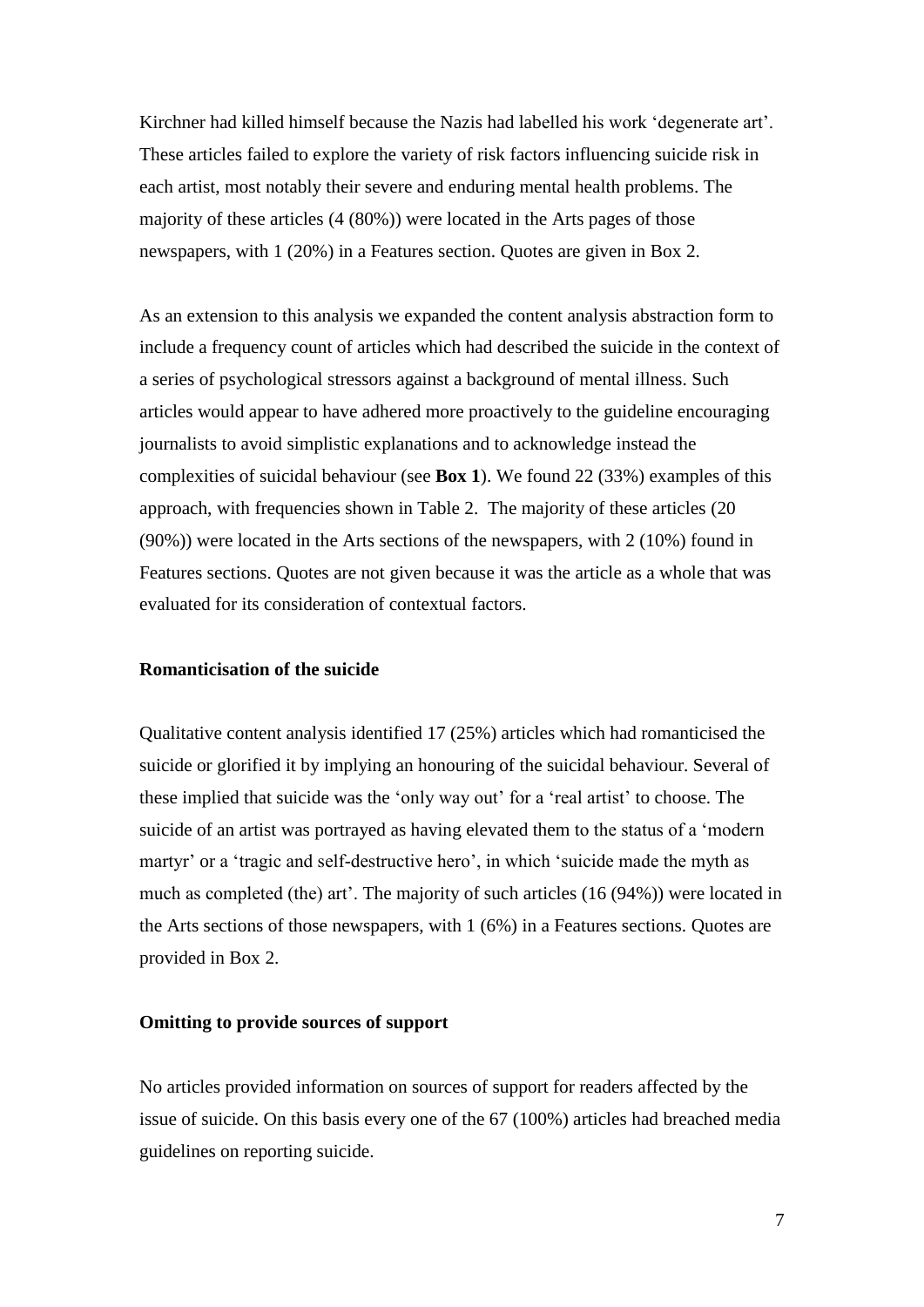## **Triangulation**

We triangulated our findings by mapping a less stringent set of guidelines onto our data to study it from a different viewpoint. This approach was taken to provide a more balanced picture and to acknowledge different social realities, namely that one constructed by researchers may differ from one constructed by journalists or their readership. Adherence to media guidelines was re-explored by excluding the expectation that information on sources of support should be provided. As the frequency counts in Table 1 show, the majority (45 (67%)) of articles had transgressed any of the guidelines other than omitting to provide sources of support. Table 2 also illustrates a reframing of the study's findings, showing that overall a minority (7 (10%)) of articles acknowledged the complexity of suicidal behaviour whilst also demonstrating no media guideline transgression (apart from omitting information on sources of support).

# **Table 2 here**

#### **Coding validation**

The coding framework was validated through successive presentation of results at academic seminars: two departmental seminars (one conducted jointly with Samaritans) in UK university departments of psychiatry, a local NHS mental health trust academic seminar, and the annual international congress of the Royal College of Psychiatrists. Feedback from these meetings indicated that media guidelines may be considered as less relevant to arts journalists because historical accounts of an artist's suicide may have less influence on suicidal behaviour than contemporaneous reports. Seminar participants also suggested that culturally an artist's suicide may be regarded as less newsworthy (and implicitly more acceptable) than the suicide of celebrities such as sports professionals, because of beliefs about mental health difficulties feeding artistic creativity. Having acknowledged personal and theoretical reflexivity, the original coding was retained on the basis that: a) there is no research evidence to support the above theories; b) arts journalists also cover recently-deceased individuals; c) media guidelines are intended for all branches of the media; d) disagreements would invite further discourse.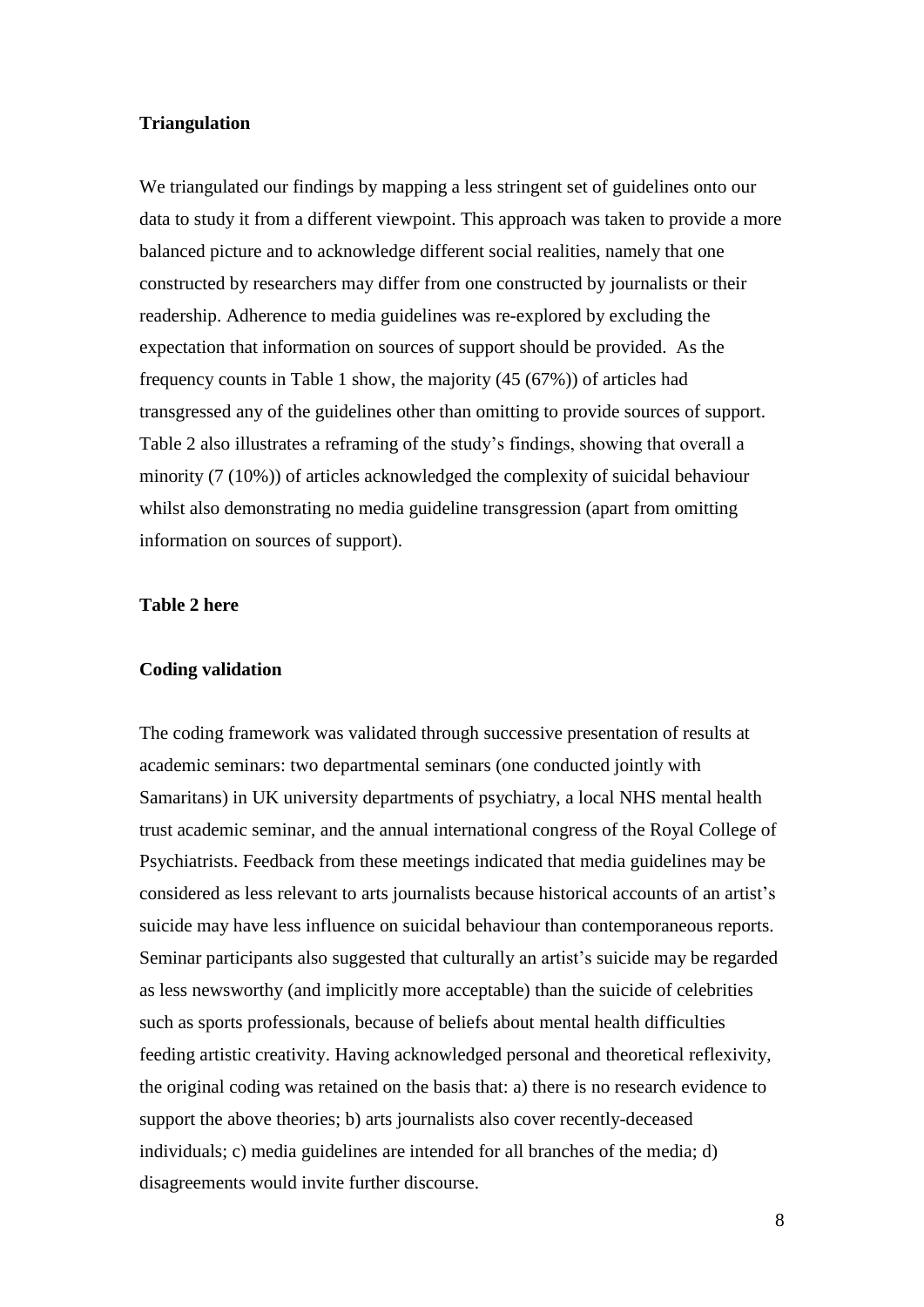### **DISCUSSION**

This analysis of British newspaper articles has shown poor compliance with media guidelines on the reporting of suicide among arts journalists. Given existing evidence of the harmful effects of irresponsible reporting on suicidal behaviour (6-12), these results suggest that many British arts journalists may expose their readers to potentially harmful influences on attitudes to suicidality. Comparison with other findings is hampered because similar studies have not focussed solely on arts journalists. A US study found that 56% of newspaper reports provided details of suicide method (29) compared to the 28% in this UK study. A Chinese study found that 4-14% of newspaper articles provided information on sources of help for people affected by suicidal thoughts (30), compared to the finding of 0% in this UK study. This suggests that news journalists in those settings have a greater awareness of media guidelines than British arts journalists.

# **Strengths**

The strengths of this study are that it investigated the implementation of a central component of UK suicide prevention strategy, using a systematic approach to test a specific research question. The sampling method went beyond the traditional focus on news reports, investigating media content not usually scrutinised in this way. By identifying artists whose exhibitions had generated a high level of media interest this study has relevance to the hypothetically large numbers of people exposed to these styles of reporting suicide. Reliability, face validity and external validity were enhanced by using the benchmark of clear guidelines issued by three independent organisations. As these guidelines and the press archive are publicly available the analysis is replicable, permitting further tests of inter-rater reliability.

#### **Weaknesses**

This analysis was based on the assumption that all British journalists would be familiar with at least one of these sets of widely-accepted guidelines. Demonstration of poor compliance is not proof of poor awareness, and it was not possible to identify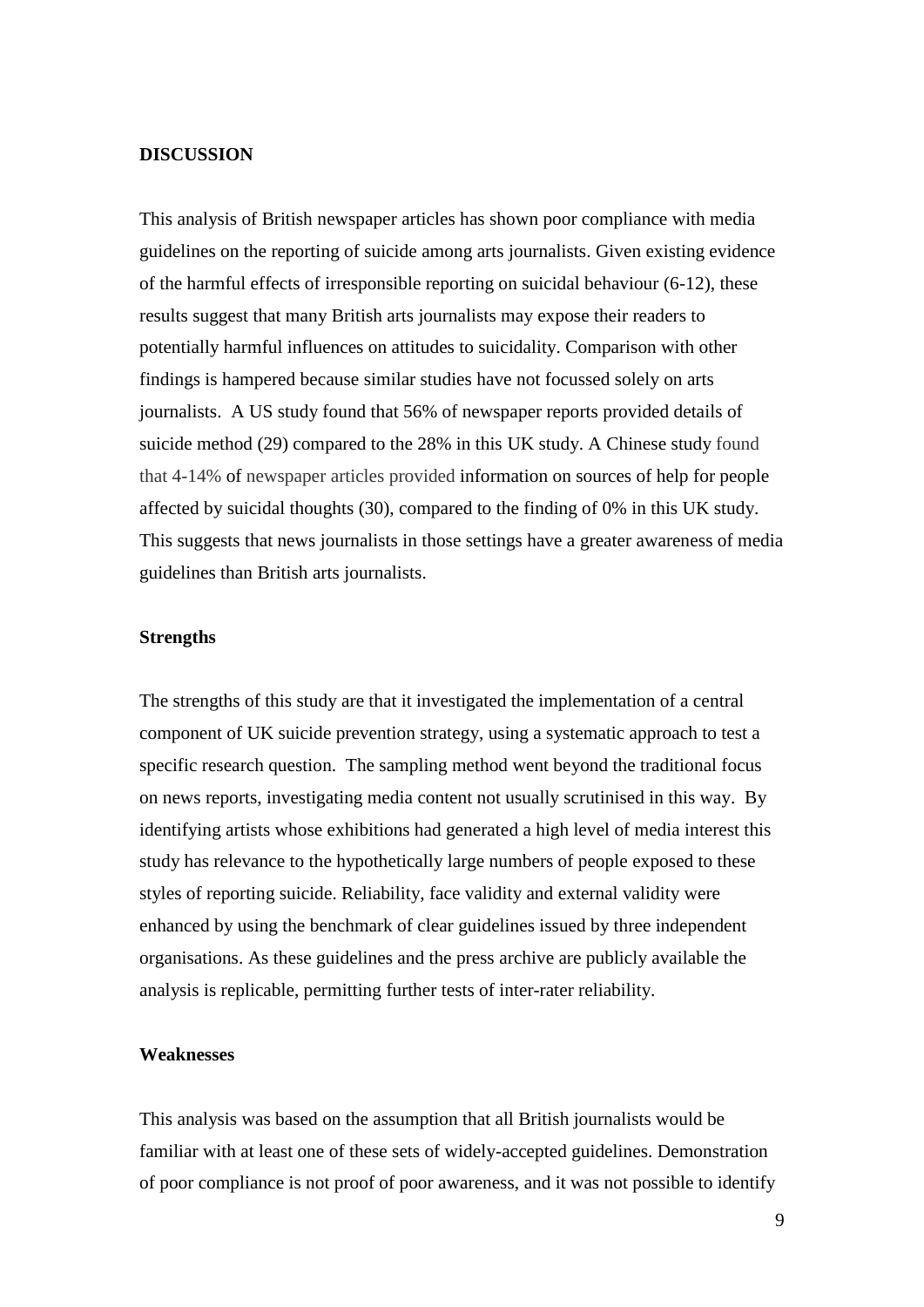whether journalists had chosen not to follow guidelines. The mode of analysis focussed on the content of media reports but did not directly collect data upstream or downstream of the communication content (34;36). Upstream variables describe antecedent conditions such as journalists' individual psychological variables or professional characteristics, and the wider social, cultural, historical, political, or economic context. Downstream effects describe the effects of communication such as circulation rates and exposure; characteristics of those exposed; and suicide rates, self-harm rates and individuals' attitudes to suicide before and after exposure. A more detailed analysis would be able to determine whether those with the outcome of interest had actually been exposed to the media content (8). Although this study did not collect data on these upstream and downstream effects, a focus on the actual content of media reports was in keeping with the aims of current suicide prevention policy (20).

Although the sample size was small  $(n=67)$  the circulation of these newspapers at the time of publication ranged from 2,100,000 (Daily Mail) to 25,000 (Morning Star). Despite the absence of downstream data enumerating the arts pages' readership or the risk factor profile for this audience, there existed a theoretical potential to influence large numbers of people. The articles included in this analysis reported deaths occurring up to a century ago, whilst the majority of research on media effects has focussed on contemporaneous deaths. We chose to analyse current coverage of old suicides because it is difficult to predict which types of celebrity suicides will have greatest resonance among those at risk of imitative suicide. While Wasserman's 1984 study found a fall in suicides (observed minus expected) in the month after the death of Mark Rothko, the mythology that has grown around his death in subsequent decades may now contain strong personal significance to groups at risk of suicidality (see Box 2).

The reductionist approach of content analysis, and its reliance on numbers, may be inappropriate for capturing nuances of meaning within articles of this kind. The use of clear and established guidelines was intended to increase inter-rater reliability by increasing the likelihood of similar interpretations. However although the deductive analysis was theory-driven, an interpretive element was involved in coding texts, subject to inter-rater agreement. Our kappa value was high in comparison to similar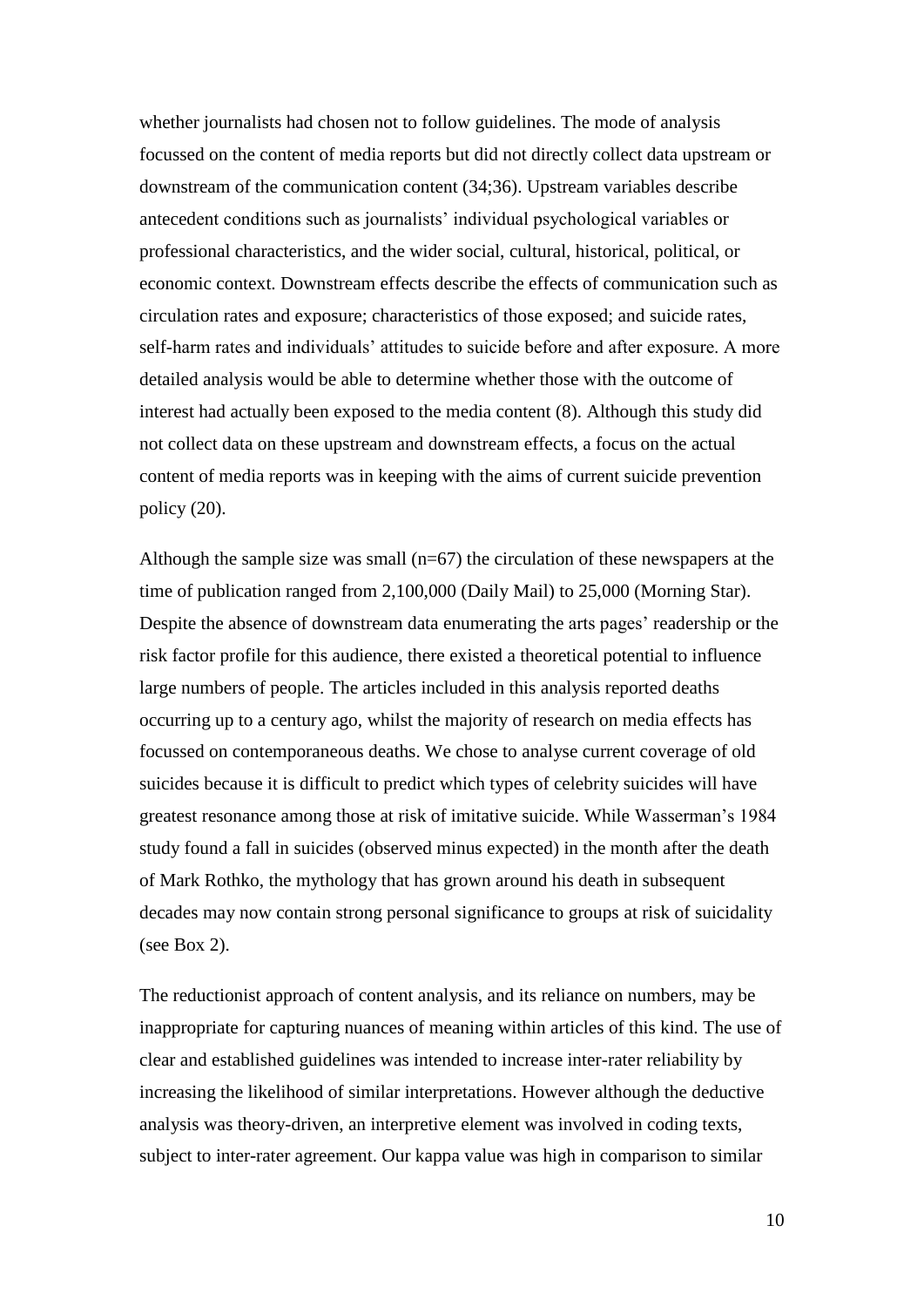studies (37), but there remains the possibility that other researchers might make different inferences. This applies particularly to guidelines involving more subjective judgements of the language, tone and structure used throughout each article in the context of the artist's full biographical information. Individual appraisal of whether a suicide has been romanticised or sensationalised is particularly subjective (37). Finally, despite best efforts, incomplete archiving may have led to some articles having been overlooked.

#### **Policy implications**

This study's demonstration of low adherence to media guidelines among arts journalists indicates inadequate implementation of UK suicide prevention strategy relating to media reporting within this field of journalism. It suggests a need to identify evidence-based means of improving arts journalists' awareness of media guidelines and their motivation to follow them. Further work is needed to investigate whether low adherence also applies to newspaper journalists covering other fields, such as news, sports, business, and obituaries, as well as other media channels. Sports journalists are of particular interest given evidence of an association between extensive reporting of suicide in sports professionals and suicide rates (38;39).

In relation to news reports, evidence from Switzerland suggests that establishing good relationships with newspaper editors may be most influential in improving the quality of reporting (40). In Australia, Belgium and Denmark the use of media awards to encourage responsible reporting of suicide shows promise as a means of peer-to-peer education (41). Substantial international variability in the involvement of media professionals in the development and implementation of media guidelines (27) may be a factor in differential adherence. Indeed New Zealand journalists have expressed resentment of what they perceive as excessive restrictions on their freedom of speech, and scepticism about the damaging effects of suicide reporting (42). These barriers to compliance suggest that both a strengthening of the observational evidence base and improved communication of this evidence may be powerful educational tools. In summary, this evidence suggests that reactive and punitive approaches, such as enforcing regulatory agencies' relatively weak penalties for breaching guidelines, are unlikely to be as effective as proactive and collaborative approaches.

11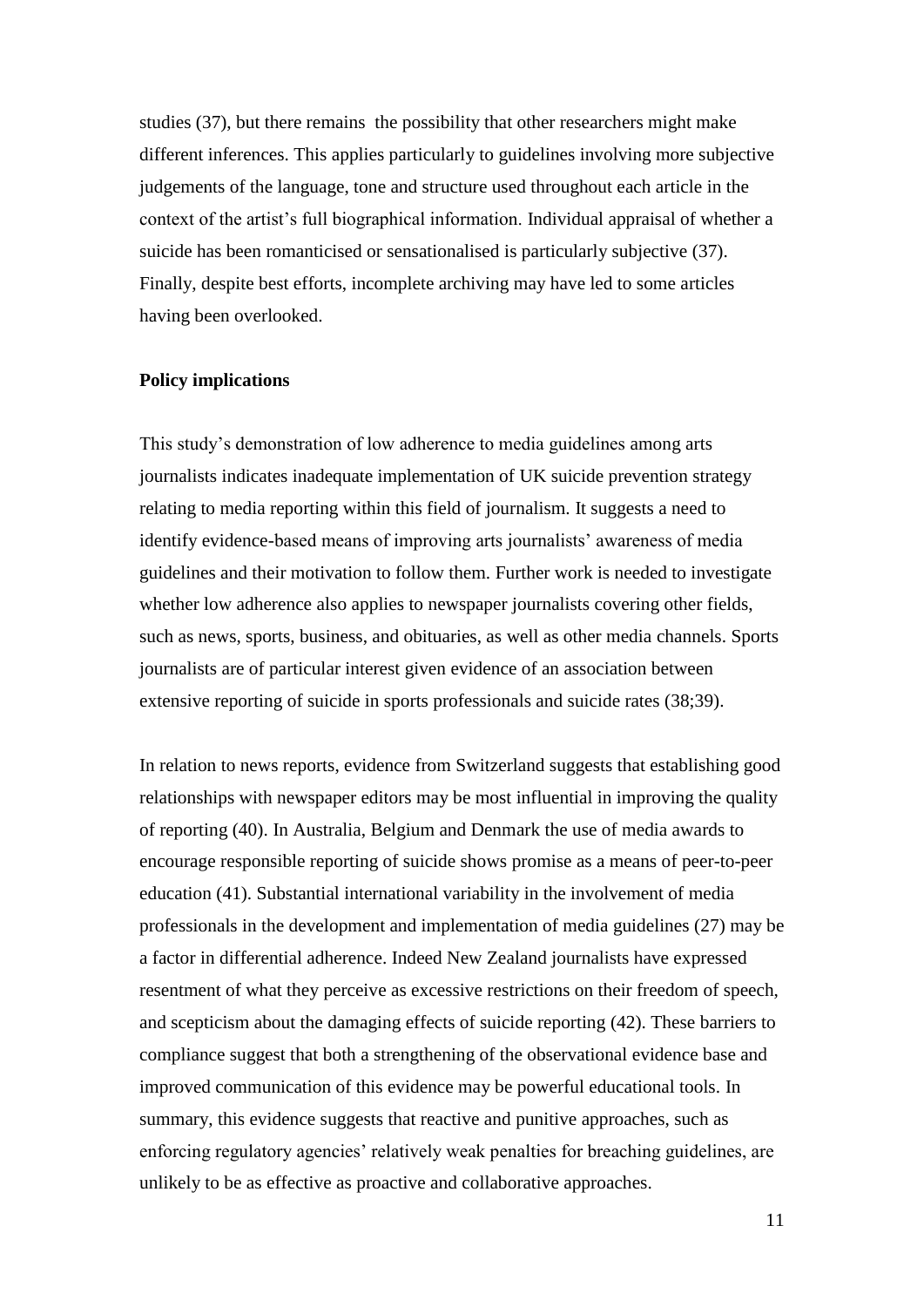Although UK suicide prevention strategies draw attention to media guidelines and promote active engagement with the media, they provide little practical guidance on how to achieve the latter. Previous consultation work in the UK has suggested a need for more succinct media guidelines (endorsed by high-profile figures or organisations), inclusion of suicide coverage in journalists' vocational training, and access to media advisory services (43). However this primarily reflects the views of news journalists, and the current study suggests a need to identify collaborative and educational approaches appropriate to other fields of British journalism. Such educational approaches should not neglect medical academics and medical journalists, given the many examples of guideline transgressions also found in the academic and medical press (see **Box 3**).

# **Box 3 here**

## **Future research**

The results of this analysis suggest a need for further international work in three areas:

- measurement of media guideline awareness among reporters in each journalistic field, and their perceptions of whether guidelines are applicable to their own specialism;
- observational studies measuring the impact of suicide reporting by different journalistic fields and media;
- interventional studies to identify effective means of encouraging journalists in a range of fields to report suicide responsibly.

This body of evidence would improve the evidence base for recommendations within UK suicide prevention policy in relation to media influences on suicide.

# **Acknowledgements:**

We thank Mark Pomeroy, Archivist at the Royal Academy, and the staff of the Tate Library and Archive, Tate Britain, for their help in retrieving articles from their press cuttings archive; and Henry Llewellyn at UCL for assistance in achieving consensus on coding.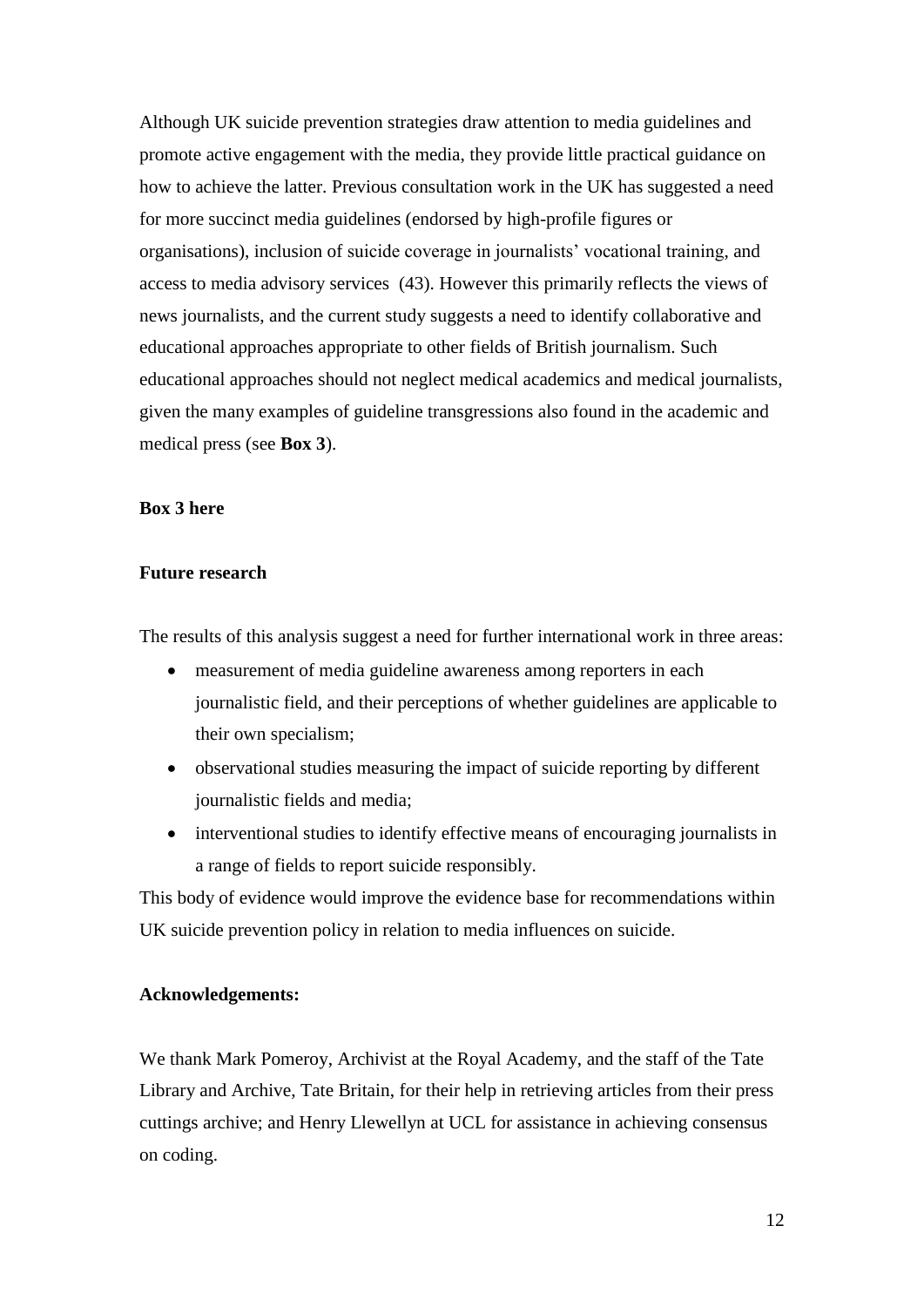## **Reference List**

- (1) World Health Organization. How can suicide be prevented? 2010. Internet site accessed 20-8-2012.
- (2) Mann JJ, Apter A, Bertolote J, Beautrais A, Currier D, Haas A, Hegerl U, Lonnqvist J, Malone K, Marusic A, Mehlum L, Patton G, Phillips M, Rutz W, Rihmer Z, Schmidtke A, Shaffer D, Silverman M, Takahashi Y, Varnik A, Wasserman D, Yip P, Hendin H. Suicide Prevention Strategies: A Systematic Review. JAMA 2005; 294: 2064-2074.
- (3) Etzersdorfer E, Sonneck G. Preventing suicide by influencing mass-media reporting. The Viennese experience 1980 - 1996. Arch Suicide Res 1998; 4: 67-74.
- (4) Niederkrotenthaler T, Sonneck G. Assessing the impact of media guidelines for reporting on suicides in Austria: interrupted time series analysis. Aust N Z J Psychiatry 2007 41: 419-428.
- (5) Niederkrotenthaler T, Voracek M, Herberth A, Till B, Strauss M, Etzersdorfer E, Eisenwort B, Sonneck G. Role of media reports in completed and prevented suicide: Werther v. Papageno effects. Br J Psychiatry 2010; 197: 234-243.
- (6) Pirkis J, Blood RW. Suicide and the news and information media: a critical review. 2010. Commonwealth of Australia.
- (7) Sisask M, Varnik A. Media Roles in Suicide Prevention: A Systematic Review. International Journal of Environmental Research and Public Health 2012; 9:123-138.
- (8) Zahl DL, Hawton K. Media influences on suicidal behaviour: an interview study of young people. Behavioural and Cognitive Psychotherapy 2004; 32: 189-198.
- (9) Stack S. Media coverage as a risk factor in suicide. J Epidemiol Community Health 2003; 57: 238-240.
- (10) Pirkis J, Burgess P, Blood RW, Francis C. The Newsworthiness of Suicide. Suicide Life Threat Behav 2007; 37:278-283.
- (11) Chen Y-Y, Liao S-F, Teng P-R, Tsai C-W, Fan H-F, Lee W-C, Cheng ATA. The impact of media reporting of the suicide of a singer on suicide rates in Taiwan. Soc Psychiatry Psychiatr Epidemiol 2012; 47: 215-221.
- (12) Cheng A, Hawton K, Lee C, Chen T. The influence of media reporting of the suicide of a celebrity on suicide rates: a population-based study. Int J Epidemiol 2007; 36:1229-1234.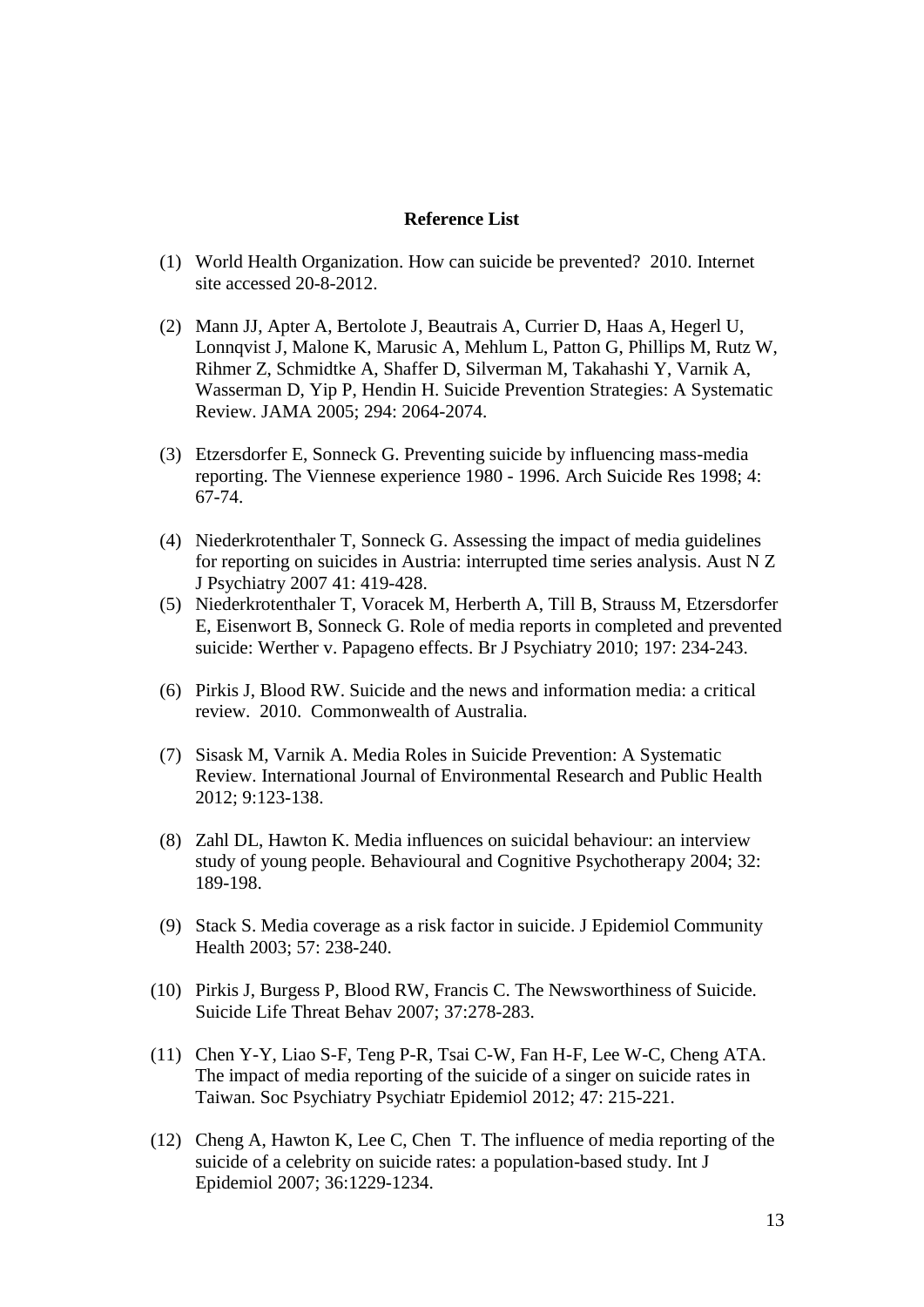- (13) Fu K, Yip P. Long-term impact of celebrity suicide on suicidal ideation: results from a population-based study. J Epidemiol Community Health 2007; 61: 540-546.
- (14) Niederkrotenthaler T, Fu K, Yip P, Fong D, Stack S, Cheng Q, Pirkis J. Changes in suicide rates following media reports on celebrity suicide: a metaanalysis. J Epidemiol Community Health 2012; 66:1037-1042.
- (15) Wasserman IM. Imitation and suicide: a reexamination of the Werther effect. American Sociological Review 1984; 49: 427-436.
- (16) Stack S. Suicide in the media: a quantitative review of studies based on nonfictional stories. Suicide Life Threat Behav 2005; 35: 121-133.
- (17) Bohanna I, Wang X. Media guidelines for the responsible reporting of suicide: a review of effectiveness. Crisis 2012; 33:190-198.
- (18) Commonwealth of Australia. LIFE (Living is for Everyone): A framework for prevention of suicide in Australia. 2008. Canberra, Australia.
- (19) US Department of Health and Human Services (HHS) Office of the Surgeon General and National Action Alliance for Suicide Prevention. National Strategy for Suicide Prevention 2012: Goals and Objectives for Action. A Report of the U.S. Surgeon General and of the National Action Alliance for Suicide Prevention. 2012. Washington, DC.
- (20) Department of Health. Preventing suicide in England: A cross-government outcomes strategy to save lives. 2012.
- (21) Department of Health SSaPS. Protect Life A Shared Vision. The Northern Ireland Suicide Prevention Strategy 2012-2014. 2012.
- (22) Scottish Executive. Choose Life: The National Strategy and Action Plan to Prevent Suicide in Scotland. 2002. The Stationery Office.
- (23) Welsh Assembly. Talk to Me: The National Action Plan to Reduce Suicide and Self Harm in Wales 2009-2014. 2009.
- (24) The MediaWise Trust. The media and suicide: guidance for journalists from journalists. 2003.
- (25) Samaritans. Media guidelines for reporting suicide and self-harm. 2008.
- (26) Press Complaints Commission. Editors' Code of Practice. 2009.
- (27) Pirkis J, Blood RW, Beautrais A, Burgess P, Shekans J. Media guidelines on the reporting of suicide. Crisis 27[2], 82-87. 2006.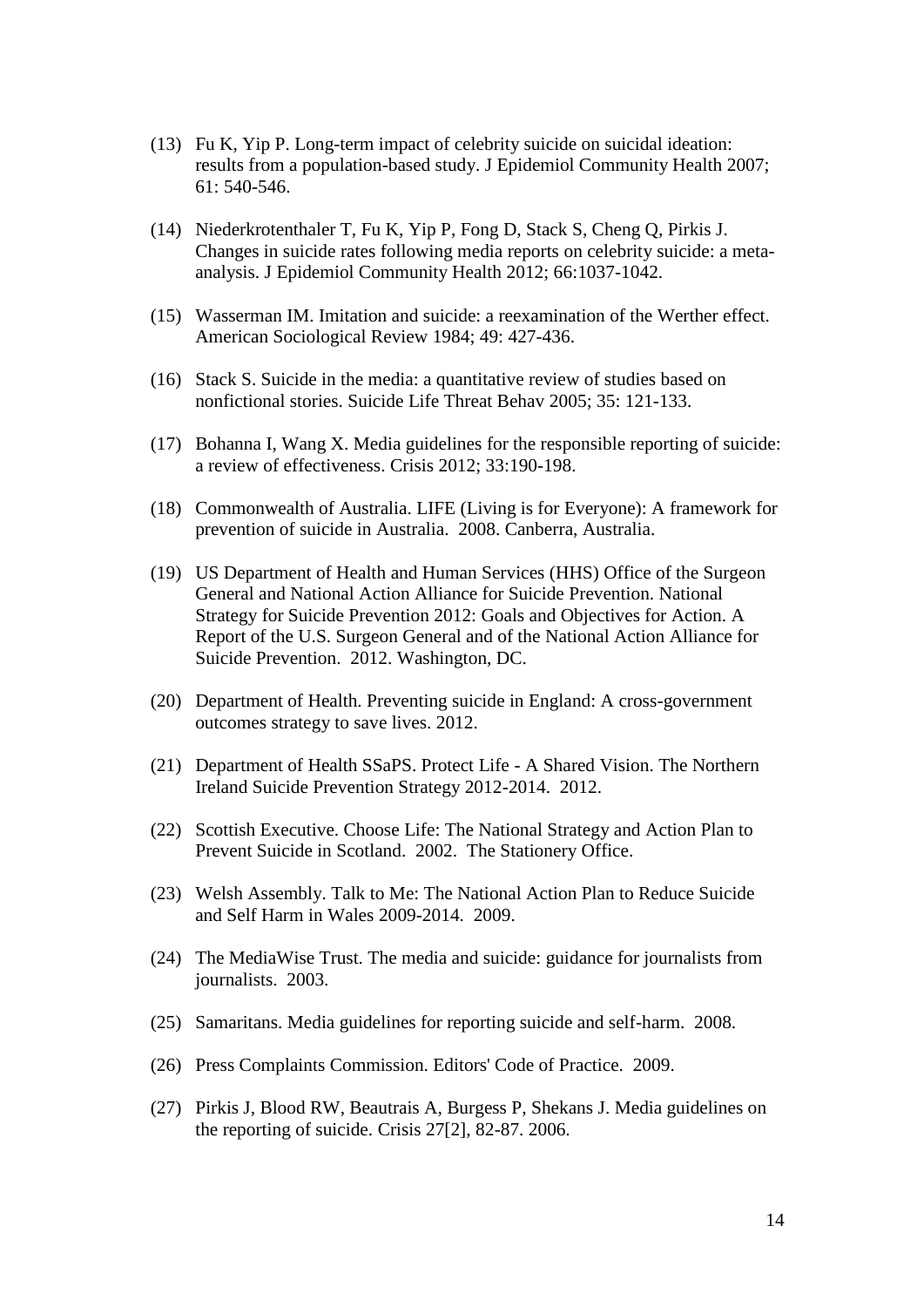- (28) World Health Organization. Preventing suicide: a resource for media professionals. 2008. Geneva, WHO.
- (29) Tatum PT, Canetto SS, Slater MD. Suicide Coverage in U.S. Newspapers Following the Publication of the Media Guidelines. Suicide Life Threat Behav 2010; 40: 524-534.
- (30) Fu K, Chan Y, Yip P. Newspaper reporting of suicides in Hong Kong, Taiwan and Guangzhou: compliance with WHO media guidelines and epidemiological comparisons. J Epidemiol Community Health 2011; 65:928-933.
- (31) Pitman A, Krysinska K, Osborn D, King M. Suicide in young men. Lancet 2012; 379:2383-2392.
- (32) Department of Health. National Suicide Prevention Strategy for England. 2002. HMSO.
- (33) Department of Health SSaPS. Protect Life A Shared Vision. The Northern Ireland Suicide Prevention Strategy and Action Plan 2006-2011. 2006.
- (34) Riffe D, Lacy S, Fico FG. Analyzing Media Messages: Using quantitative content analysis in research. 2nd edition. 2005. Lawrence Erlbaum Associates.
- (35) Samaritans. Leveson Inquiry: Culture, practice and ethics of the press. Submission by the Samaritans. 2011. Samaritans.
- (36) Pirkis J, Machlin A. Differing perspectives on what is important in media reporting of suicide. Br J Psychiatry 2013; 203:168-169.
- (37) Machlin A, Skehan J, Sweet M, Wake A, Fletcher J, Spittal M, Pirkis J. Reporting suicide: Interpreting media guidelines. Australian Journalism Review 2012; 34:45-56.
- (38) Ladvig KH, Kunrath S, Lukaschek K, Baumert J. The railway suicide death of a famous German football player: impact on the subsequent frequency of railway suicide acts in Germany. J Affect Disord 2012; 136:194-198.
- (39) Hegerl U, Korburger N, Rummel-Kluge C, Gravert C, Walden M, Mergl R. One followed by many?- Long-term effects of a celebrity suicide on the number of suicidal acts on the German railway net. J Affect Disord 2013; 146: 39-44.
- (40) Michel K, Frey C, Wyss K, Valach L. An exercise in improving suicide reporting in print media. Crisis 2000; 21:71-79.
- (41) Dare A, Andriessen K, Nordentoft M, Meier M, Huisman A, Pirkis J. Media awards for responsible reporting of suicide: Experiences from Australia, Belgium and Denmark. International Journal of Mental Health Systems 2011; 5:15.